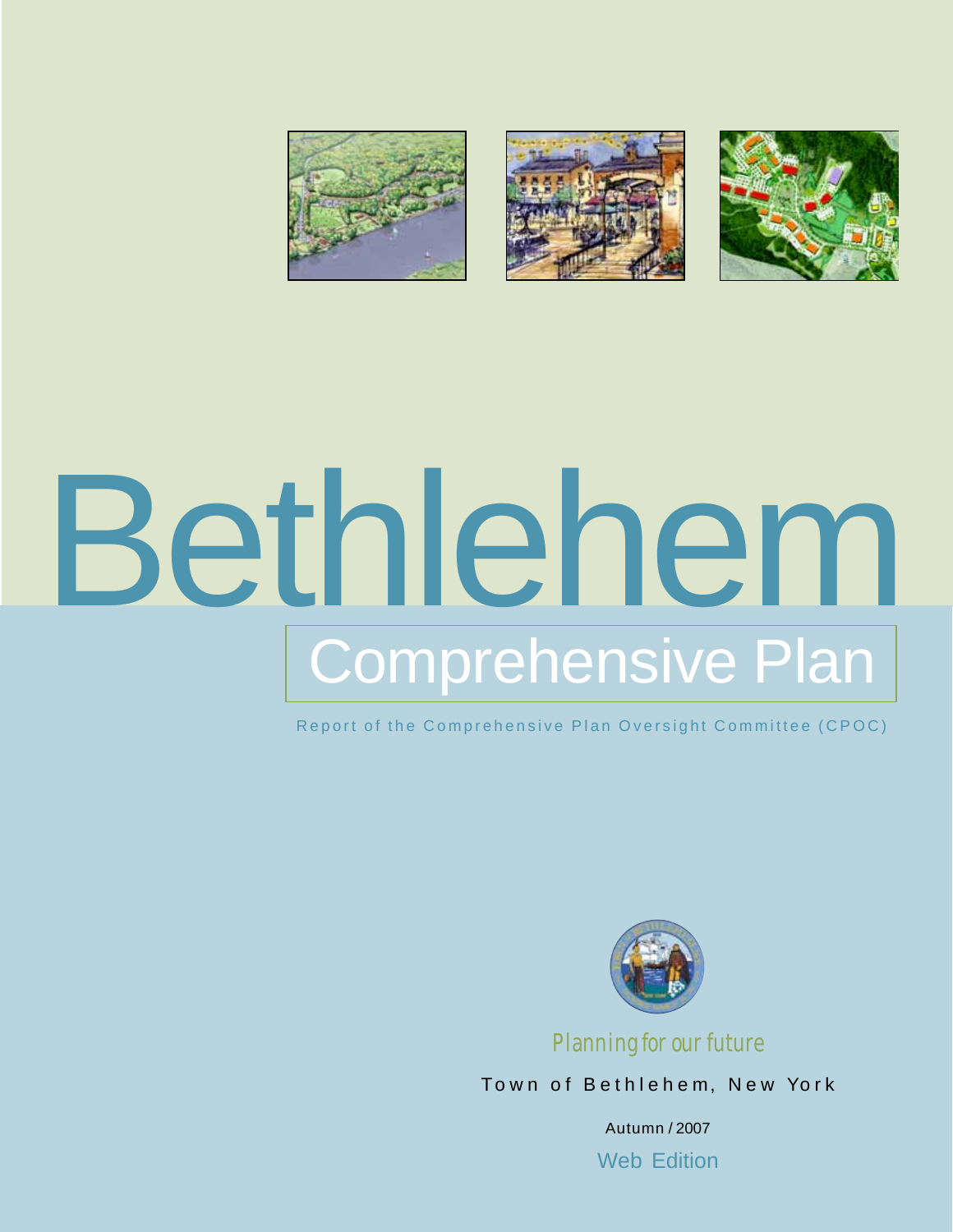#### Letter from the Supervisor Autumn 2007



John Cunningham *Town Supervisor*

Just over twenty-four months ago, Town Supervisor Terri Egan and her associates on the Town Board adopted the Town's first-ever Comprehensive Plan (Comp Plan). This historic moment culminated an intensive eighteen-month conversation among Town residents and stakeholders regarding our future. The Comp Plan is a dynamic document that provides policy guidance regarding the growth of our community and must be periodically revisited and adjusted as appropriate.

Among the Comp Plan recommendations was the establishment of an oversight committee to assist the Town Board in guiding implementation of the plan. In April of this year, the Town Board established the Comprehensive Plan Oversight Committee (CPOC) and directed it to assess implementation progress to date. It also requested that CPOC develop recommendations regarding further implementation activities.

The Town Board accepted the CPOC report at its September 12th meeting and the full narrative report has been posted on the Town's web site. In the interest of reaching as many of Town stakeholders as possible, CPOC has published this summary report for broad distribution throughout the Town.

To be sure, we are very pleased with the progress made to date in implementing the Comp Plan recommendations. We appreciate the active involvement of so many of our residents in plan implementation activities and we encourage continued public participation in the many planning initiatives that are underway in Town. I also want to extend our gratitude to the members of CPOC who have contributed to the development of an excellent report. On behalf of my colleagues on the Bethlehem Town Board, I want to assure you of our commitment to continuing a highly proactive and transparent planning program that will ensure the retention of the unique character of our community and the quality of life we enjoy.

Sincerely,

John A Prumy

John H. Cunningham *Town Supervisor*





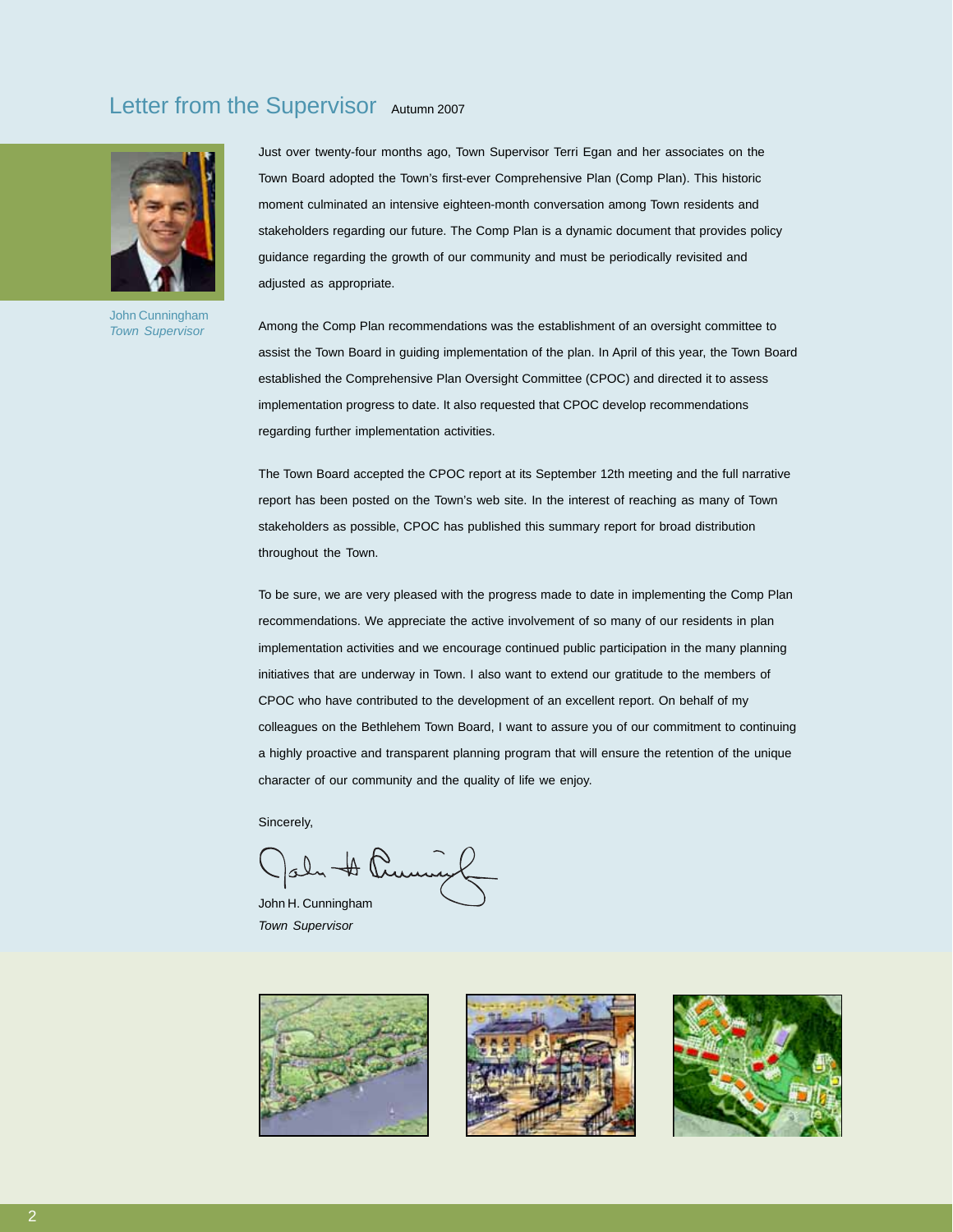#### **Section I** - Comprehensive Plan Oversight Committee (CPOC)

In August 2005, Bethlehem adopted its first-ever Comprehensive Plan (Comp Plan) as well as substantial amendments to its Zoning Law and Subdivision Regulations. The adoption culminated an eighteen-month public process and conversation about the future of the community. Dozens of public meetings were held to gather opinion and achieve consensus on the key

#### **CPOC**

Included as a Tier I recommendation of the comp plan was the establishment of a Comprehensive Plan Oversight Committee (CPOC), to "assist the Town Board and help guide the plan implementation effort." The Comprehensive Plan Oversight Committee (CPOC) was established by the Town Board at its meeting of April 25, 2007. CPOC was charged with preparing a status report on comp plan implementation progress and with developing recommendations for consideration by the Town Board.

The following persons have been appointed to the CPOC:

- Karen Beck, *Citizen Representative*
- Nicholas Behuniak, *Citizen Representative*

Jack Cunningham, *Town Supervisor*

Erik Deyoe, *Town Engineer*

Howard Engel, *Former BPAC Member*

Mike Hodom, *Zoning Board of Appeals Chair*

Kyle Kotary, *Councilman*

Nan Lanahan, *Parks Administrator*

George Leveille, *Director of Economic Development and Planning*

Parker Mathusa, *Planning Board Chair*

Mike Morelli, *Assistant Director of Economic Development and Planning*

Gregg Sagendorph, *Town Highway Superintendent*

Patricia Salkin, *Former BPAC Member*

elements of the plan. The Plan's recommendations were organized in the following manner:

## Recommendations Recommendations Comp Plan Comp Plan

*Immediate Action* – the simultaneous adoption of amendments to the Town's Zoning Law and Subdivision Regulations;

*Priority Actions/Tier I Recommendations* – the primary recommendations for which there was broad consensus and an accompanying near term action item;

*Mid-Term Actions/Tier II Recommendations* – important community topics and issues for which additional public input is required for future implementation;

*Ongoing Actions/Tier III Recommendations* – ongoing administration and operations of Town government.

### **Section II** - Status of Major Planning Initiatives

#### **A) Amendments to Town Zoning Law and Subdivision Regulations:**

A substantial redrafting of the Town's Zoning Law and Subdivision Regulations occurred simultaneously with the adoption of the Comp Plan. Among other things, a variety of new zoning districts were created to implement the recommendations of the Comp Plan. Other highlights include the following:

● Creation of regulations to protect stream corridors, wetlands, steep slopes and flood plains;

● Creation of regulations for grading, erosion and sediment control;

● Introduction of design guidelines and standards throughout the zoning law; and,

● Creation of sign regulations.

A second round of amendments, including the following, were made during  $\tilde{2006}$ :

Creation of regulations for the overnight parking of commercial vehicles in residential districts;

● Creation of a new residential district requiring large lot (2 acre minimum) residential development; and,

● Establishment of supplementary regulations for senior citizen housing.

#### **B) Route 9W Linkage Study:**

The 9W Linkage Study was a Tier I recommendation of the Comp Plan. The purpose of the study is to assess needs and develop preferred alternatives for both transportation improvements and land uses in the 9W corridor. A key element of the study is a feasibility analysis of a possible "north-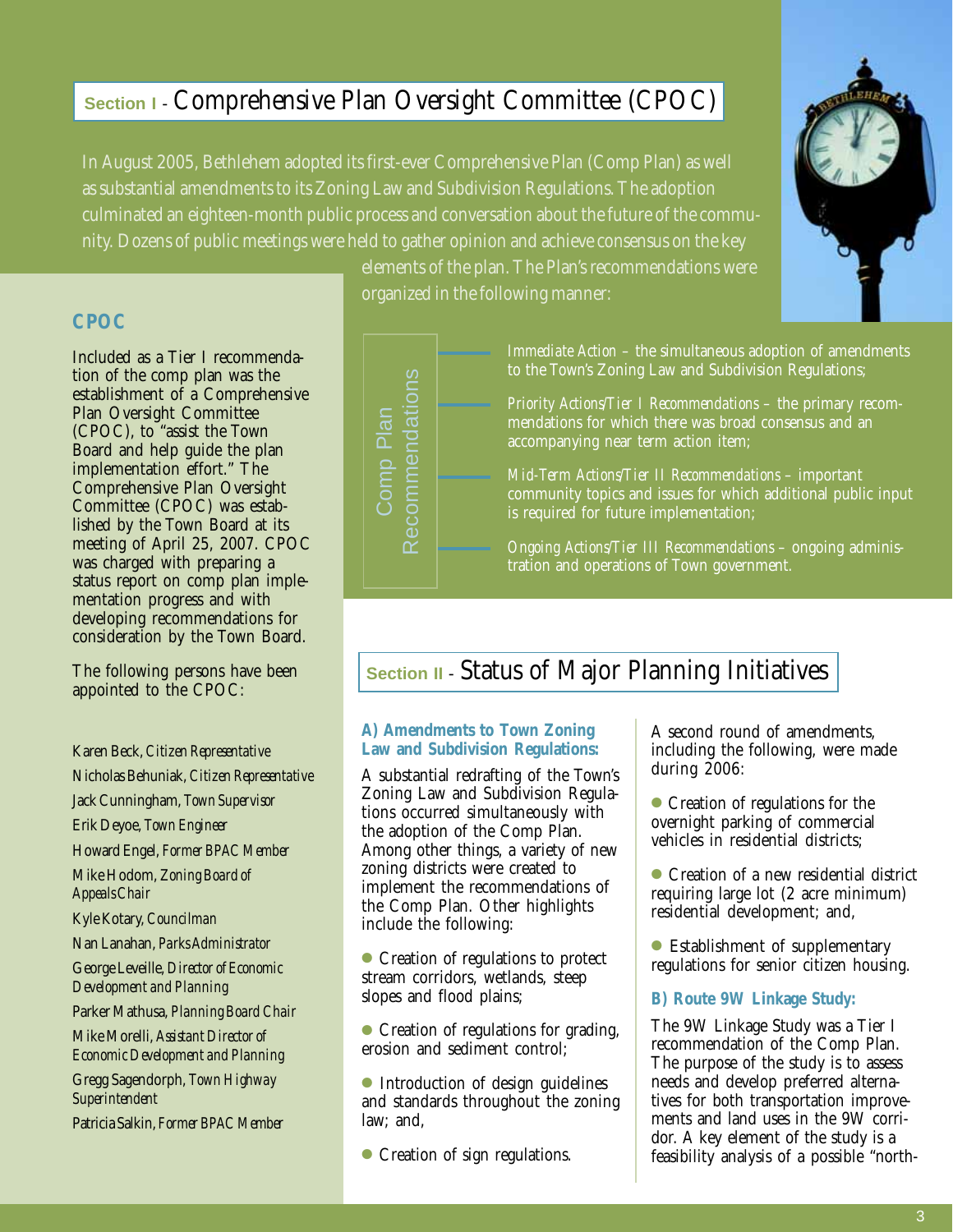

ern alignment" for the Selkirk Bypass. The Comp Plan process broadened community thinking about the project and expanded its objectives to include traffic mitigation and economic development. The committee and the consulting team lead by Wilbur Smith Associates and Capital District Transportation Committee will be formulating a draft plan for public review and consideration by the Town Board in autumn 2007. In addition to representatives from involved state, regional and local agencies, the following citizens are members of the advisory committee:

*Keith Bennett, Mike Daley, Tom Dolin, Linda Jasinski, Nancy Kuivila, Peter Lauricella, Darlene Valet*

#### **C) Local Waterfront Revitalization Program (LWRP):**

The preparation of a LWRP was a Tier I recommendation of the Comp Plan. The purpose of the LWRP is to develop recommendations and policy guidance related to future land use in the riverfront corridor. The adoption of the LWRP and the designation of a Waterfront Revitalization Area (WRA) by the Town will require the consistency review of proposed development projects within the WRA. As part of this initiative, a

master plan concept is being developed for Henry Hudson Park. The draft LWRP will be published for public comment by October 2007. Preparation of the LWRP has been supported by a grant from the NYSDOS. In addition to representatives from involved state, regional and local agencies, the following citizens are members of the WAC:

*Charlotte Buchanan, Ken Daves, David DeCancio, Tom Donovan, Lisa Evans, Ted Jennings, Paul Murray, Theresa Pillittere, Howie Vagele, Sr.*

#### **D) Vista Technology Campus/New Scotland Road Hamlet Master Plan:**

The Comp Plan established as a matter of Town policy the importance of expanding and diversifying the Town's tax base. There was strong consensus among community stakeholders and leaders that leveraging the public investment in the Slingerlands By-Pass Extension was a priority and the development of the **Vista Technology Campus** emerged as a Tier I recommendation. The Town Board made its State Environmental Quality Review (SEQR) findings in June 2007 and approved the master plan for the project in July 2007. The project

entails the development of 1.4 million square feet of office, technology, research and development, and smallscale retail services on a 400-acre parcel that will have direct access from the Slingerlands By-Pass Extension. The Vista will be submitting the site plan application for the project's first phase in autumn 2007 and plans to break ground in early 2008.

In conjunction with the Vista environmental review, the Town initiated the **New Scotland Road Hamlet Master Plan** process in 2006. Utilizing the intensive, interactive workshop methodology known as a planning "charrette", the Town organized two major public events for New Scotland Road stakeholders in early autumn 2006. Input and ideas were gathered from the public and area landowners and utilized as a basis for a design workshop held over a two-day period. More than 100 residents and land owners participated in the program and an illustrated master plan concept for the hamlet area was developed by the end of 2006. Key features of the master plan concept include mixed-use development (apartments over storefronts), public gathering places, and a pedestrian friendly design and scale.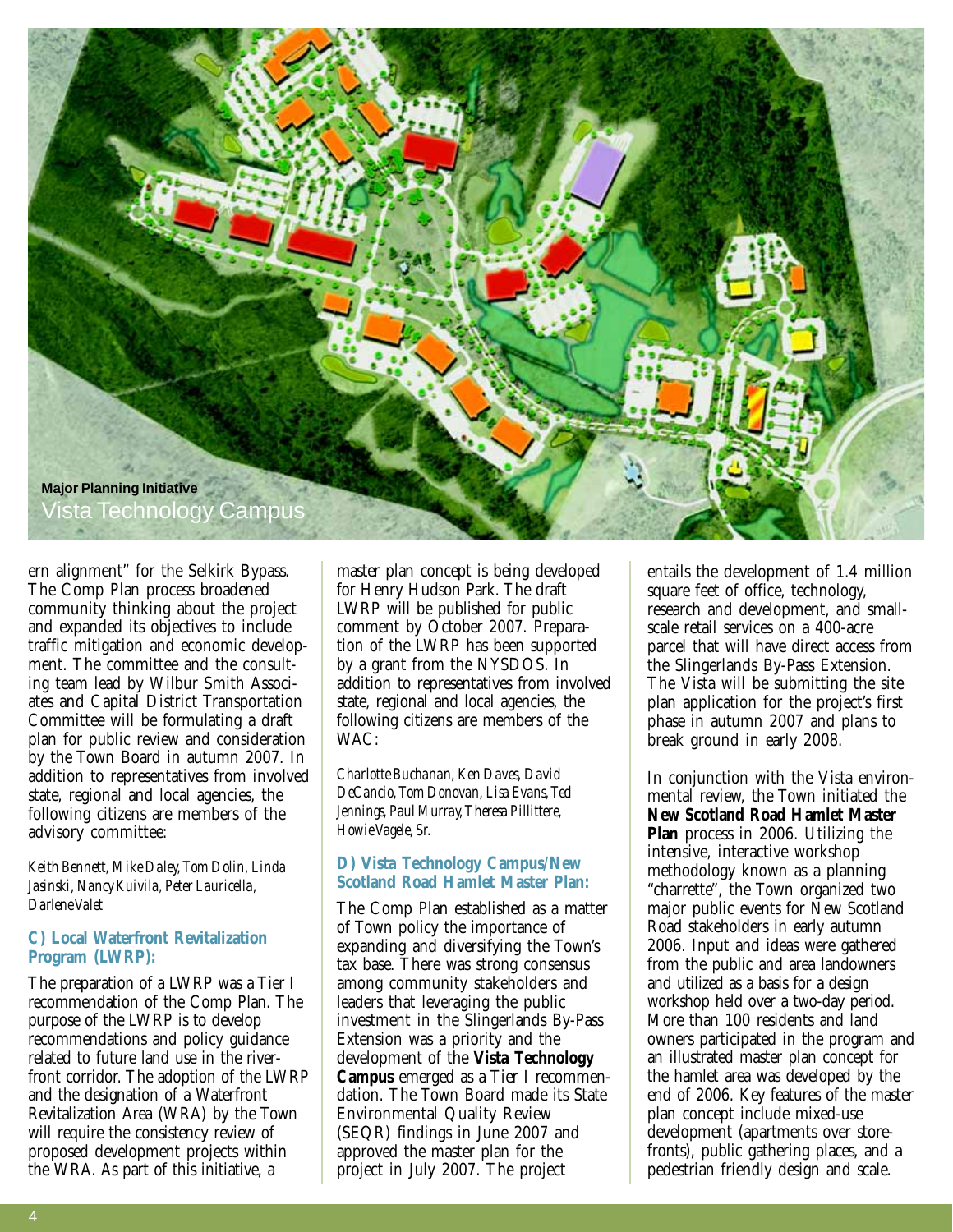#### **E) Citizen's Advisory Committee on Conservation (CACC):**

The establishment of the CACC was a Tier I recommendation that was implemented in January 2006. The CACC is an advisory body that provides advice and recommendations to the Town Board. It does not have independent regulatory powers, but plays a critical role in the Town's discussion of open space protection and environmental concerns.

The CACC has completed three tasks to date. The initial task was to assist in planning for an integrated pedestrian network in the Slingerlands area. CACC assisted the Department of Economic Development and Planning (DEDP) and its consultant Edwards & Kelcey in developing the plan. The report, entitled *Slingerlands Pedestrian Network, a Pedestrian Mobility Plan for the Slingerlands Hamlet* was completed in December 2006. The plan was designed so that it could be incorporated into an application for Federal grant funding for pedestrian improvements.

The second task undertaken by the CACC was the preparation of a report identifying programs and methods to support open space protection projects. The CACC presented its report *Open Space Protection Programs-Funding and Tools* to the Town Board on October 25, 2006. The report is a comprehensive "toolbox" of funding opportunities, methods and techniques for protection and acquisition of open space and also lists several next steps.

In spring 2007, the Town Board assigned a third task to the CACC, the preparation of a map identifying existing recreation and conservation lands in the Town. The CACC completed Task 3 in August 2007.

The following citizens are currently members of the CACC:

*Libby Liebschutz, Chairman, Mike DiPaolo, Jeff Freedman, Nancy Heinzen, John Mead, Valerie Newell, Ted Putney, Paul Sieloff, David Erik VanLuven, Mike Waldenmaier, Caleb Wistar*

#### **Section III** - Development Activity and Trends

In the years leading up to the Town Board's decision to prepare a comprehensive plan in 2004, there was growing sentiment in the community that haphazard growth and the lack of a long term plan for managing growth would compromise the unique quality of life that Town residents had become accustomed to. The Comp Plan identifies the need to diversify the tax base by encouraging quality commercial development in appropriately planned areas of Town. The Comp Plan also recognizes the changing demographics of the Town and encourages a more diversified approach to meeting the community's housing needs by encouraging a variety of housing types including, senior housing, cluster style design and mixeduse housing in hamlet zones. As part of its responsibilities, CPOC reviewed development trends in the Town to see if there are any indications of movement towards the diversification identified in the Comp Plan.

#### **A) Status of Projects Affected by the Residential Building Moratorium:**

The establishment of the residential building moratorium in April 2004 affected nineteen prospective residential

#### **Major Planning Initiative** Citizens Advisory Committee on Conservation



development projects. The following are some highlights of the status of the affected projects:

● One project that entailed the development of more than 400 housing units has been reconfigured into an application for a zone change to Mixed Economic Development District (MEDD) and is now proposed as more than 50% non-residential uses;

● Applications for projects entailing more than 900 housing units have been withdrawn;

● Five applications that were originally conceived as single family subdivisions are in various stages of conversion to townhomes, condominiums and courtyard style homes;

● Four applications for single family homes are proceeding, accounting for approximately 150 lots;

● One project is proceeding with the development of 202 senior citizen rental units.

There is a strong indication that these projects as a whole are transforming in a manner that is consistent with the recommendations of the Comp Plan. There is a substantial reduction in the amount of single-family development proposed, and an increase in the variety of housing types as well as an overall reduction in the amount of development proposed.

#### **B) Planning Board Activity:**

A review of Planning Board activity since the enactment of the moratorium in 2004 points to some potential trends that support the growth management recommendations of the Comp Plan.

● **Approved Subdivisions:** Since April 2004, the Planning Board has approved nine subdivisions that only account for 34 residential building lots which is less than 12 lots per year.

● **Approved Site Plans**: Since April 2004, the Planning Board has approved 22 site plan applications for what are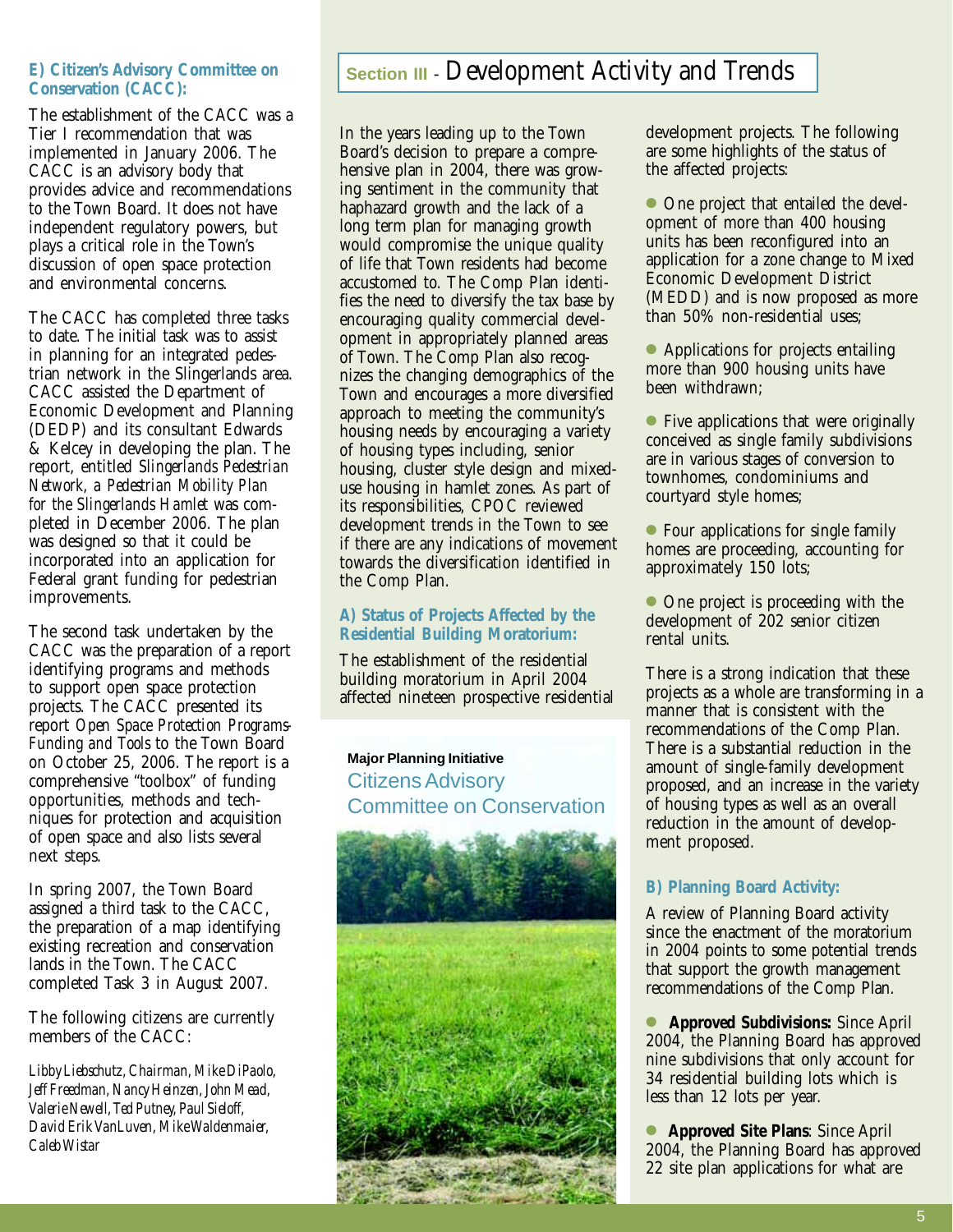principally commercial projects. This accounts for approximately 165,000 square feet of new commercial development.

According to the DEDP, the development community is showing increasingly strong interest in alternative housing types such as townhomes, condominiums and apartments.

#### **C) Building Permit Activity:**

CPOC's review of building permit activity demonstrated fairly consistent commercial development activity and a dramatic downward trend in one and two-family housing activity.

● **Commercial Building Permits:** Since August 2002, there has been a slight upward trend in the number of commercial building permits issued on a monthly basis ranging from approximately 4.38 permits per month in the pre-moratorium period to 4.91 permits per month in the postmoratorium period.

● **Residential Building Permits:** Since 2000, there has been a dramatic decrease in residential building permit activity. In 2000, the Town issued an average of 15.17 one and two-family building permits per month. This decreased by 12% to 13.33 permits per month in 2001. In the premoratorium period of 2002 until March 2004, permits decreased by 5% to 12.67 per month and then during the moratorium, decreased by another 63.8% to 4.58 permits per month. Since the lifting of the moratorium, permits have increased by 33.8% to 6.13 permits per month, still less than half of the average activity in the early 2000's.

#### **D) Conclusion:**

There are clearly positive trends regarding Town growth based on the development activity quantified above. These trends are consistent with the growth policies established in the Comp Plan. However, this data reflects development activity over a relatively short period of time (5-7 years) and is clearly being influenced to some degree by external factors such as a general downturn in the housing market. There is an ongoing need for the continued diligence of the Town in both managing and monitoring growth and development activity to ensure long-term consistency with the Comp Plan.

# Development Activity and Trends Town of Bethlehem





#### New Scotland Road Hamlet Master Plan

Key features of the master plan concept include mixed-use development (apartments over storefronts), public gathering places, and a pedestrian friendly design and scale.

#### Vista Technology Campus

The project entails the development of 1.4 million square feet of office, technology, research and development, and smallscale retail services on a 400-acre parcel that will have direct access from the Slingerlands By-Pass Extension.



#### Citizen's Advisory Committee on Conservation (CACC)

The CACC is an advisory committee that provides town-wide advice and recommendations to the Town Board related to open space and environmental protection matters.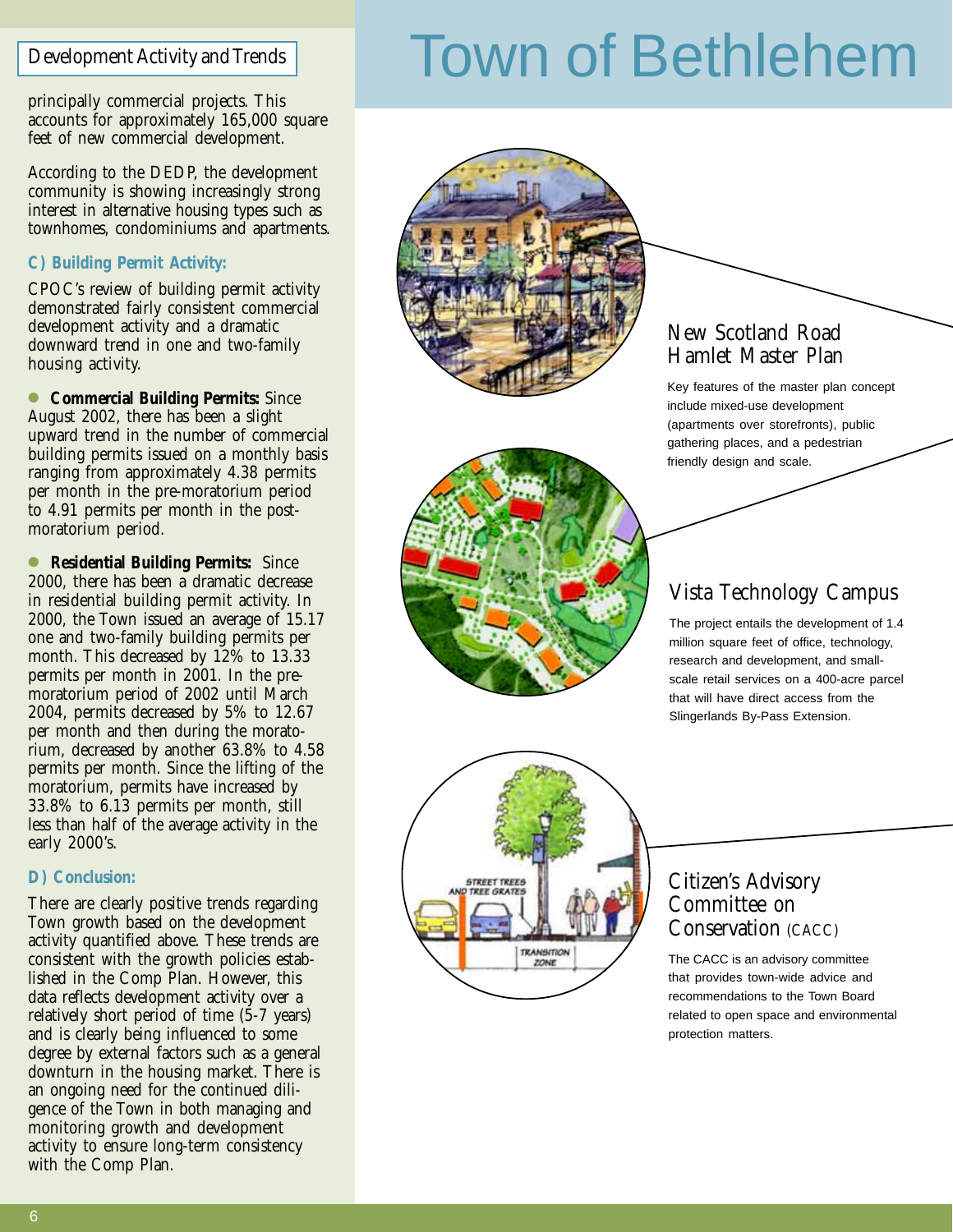### **Major Planning Initiatives Map**



CPOC recommends the start of this study as soon as possible and to expand the study's impact on areas to the east extending to the municipal boundary with Albany.



#### Route 9W Linkage Study

The purpose of the study is to assess needs and develop preferred alternatives for both transportation improvements and land uses in the 9W corridor.



#### Local Waterfront Revitalization Program (LWRP)

The purpose of the LWRP is to develop recommendations and policy guidance related to future land use in the riverfront corridor.



VISTA TECH CAMPUS NEW SCOTLAND ROAD DELAWARE AVE. ROUTE 9W LWRP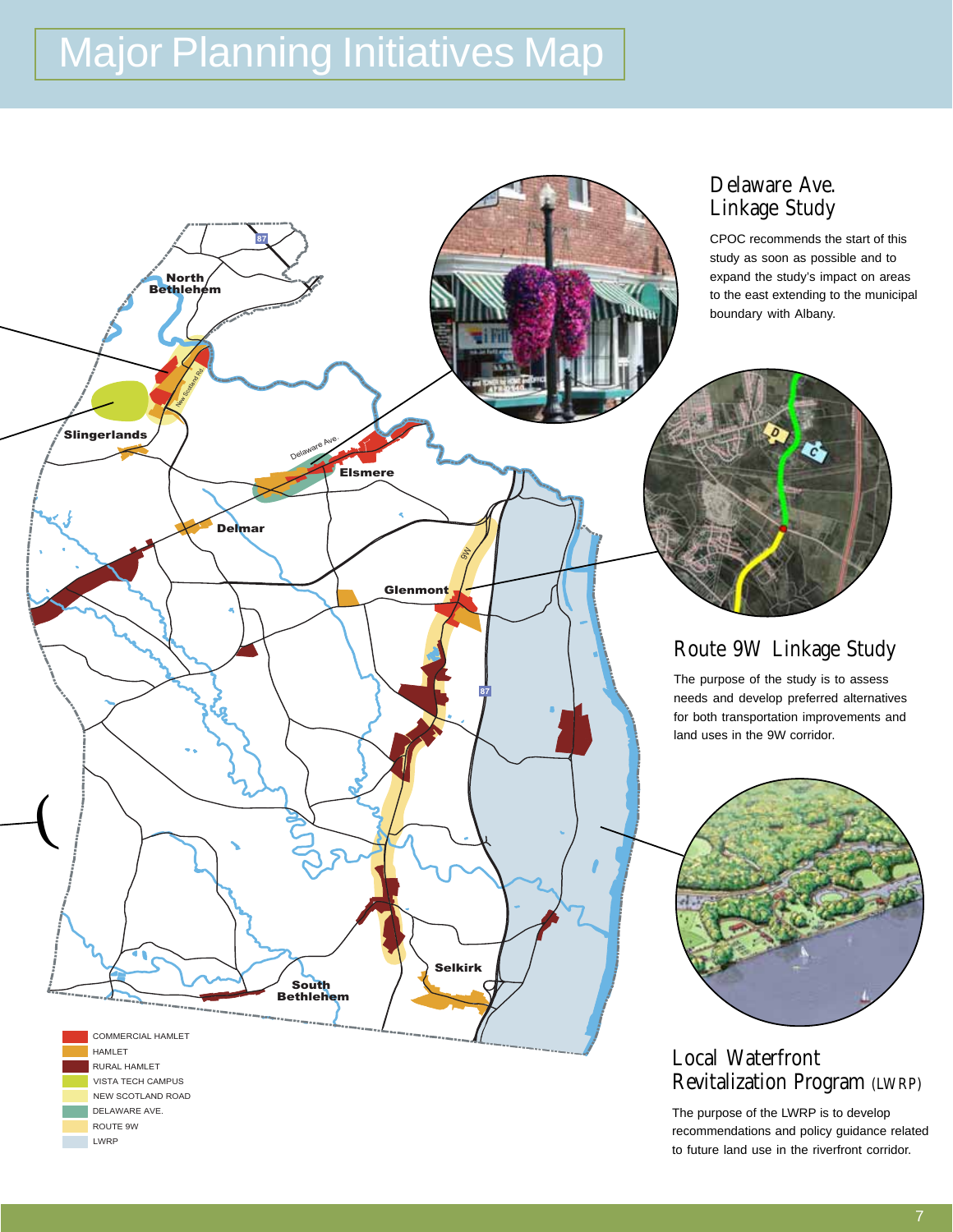### **Section IV - Comprehensive Plan Oversight Commitee Findings**

The following is CPOC's assessment of the Town's implementation activities to date:

#### **A) Immediate Action Recommenda-**

**tions:** The immediate action recommendation of the Comp Plan was the update of the Town's Zoning Law and Subdivision Regulations to reflect the recommendations of the Comp Plan. A substantial re-drafting of both the Zoning Law and the Subdivision Regulations occurred simultaneously with the adoption of the Comp Plan in August 2005. A second update was accomplished during the first eight months of 2006 and adopted by the Town Board in August 2006. CPOC concluded this immediate action recommendation has been substantially accomplished.

#### **B) Priority Actions/Tier I Recommen-**

**dations:** There were nine Tier I recommendations in the Comp Plan. Overall, CPOC finds that substantial progress has been made in implementing the Tier I recommendations. At the forefront of this has been the approval of the Vista Technology

Campus master plan, the establishment of the CACC and its completion of three major tasks to date, the nearing completion of the 9W Linkage Study and the LWRP planning initiatives, and the improvements to the Planning and Building Department information systems.

#### **C) Mid-Term Actions/Tier II Recom-**

**mendations:** There were eleven Tier II recommendations in the Comp Plan. Several Tier II recommendations have advanced including the New Scotland Road Hamlet Master Plan, which is completed, and a successful application for funding the Delaware Ave. Linkage Study, which will commence shortly. The CACC's work in preparing the report *Open Space Protection Programs — Funding and Tools,* and in assisting DEDP in preparing the report *Slingerlands Pedestrian Network—a Pedestrian Mobility Plan for the Slingerlands Hamlet*, are both critical steps related to implementation of Tier II recommendations. Excellent progress has been made in advancing the Tier II recommendations of the Comp Plan.

**D) Ongoing Actions/Tier III Recommendations:** In framing the Tier III recommendations, the Comp Plan identified a series of ongoing operational actions that could be taken by the Town government in furthering the goals, objectives and recommendations of the Plan. Among the items advanced to date are the following:

- Maintaining and enhancing pedestrian connections;
- Implementation of Phase II Stormwater Management Regulations;
- Coordination with fire and emergency services;
- Providing educational services related to septic system maintenance; and,
- Coordination with the Bethlehem Chamber of Commerce to promote local business and employment.

Overall, CPOC finds that very good progress has been made in implementing the Tier III recommendations of the Comp Plan.

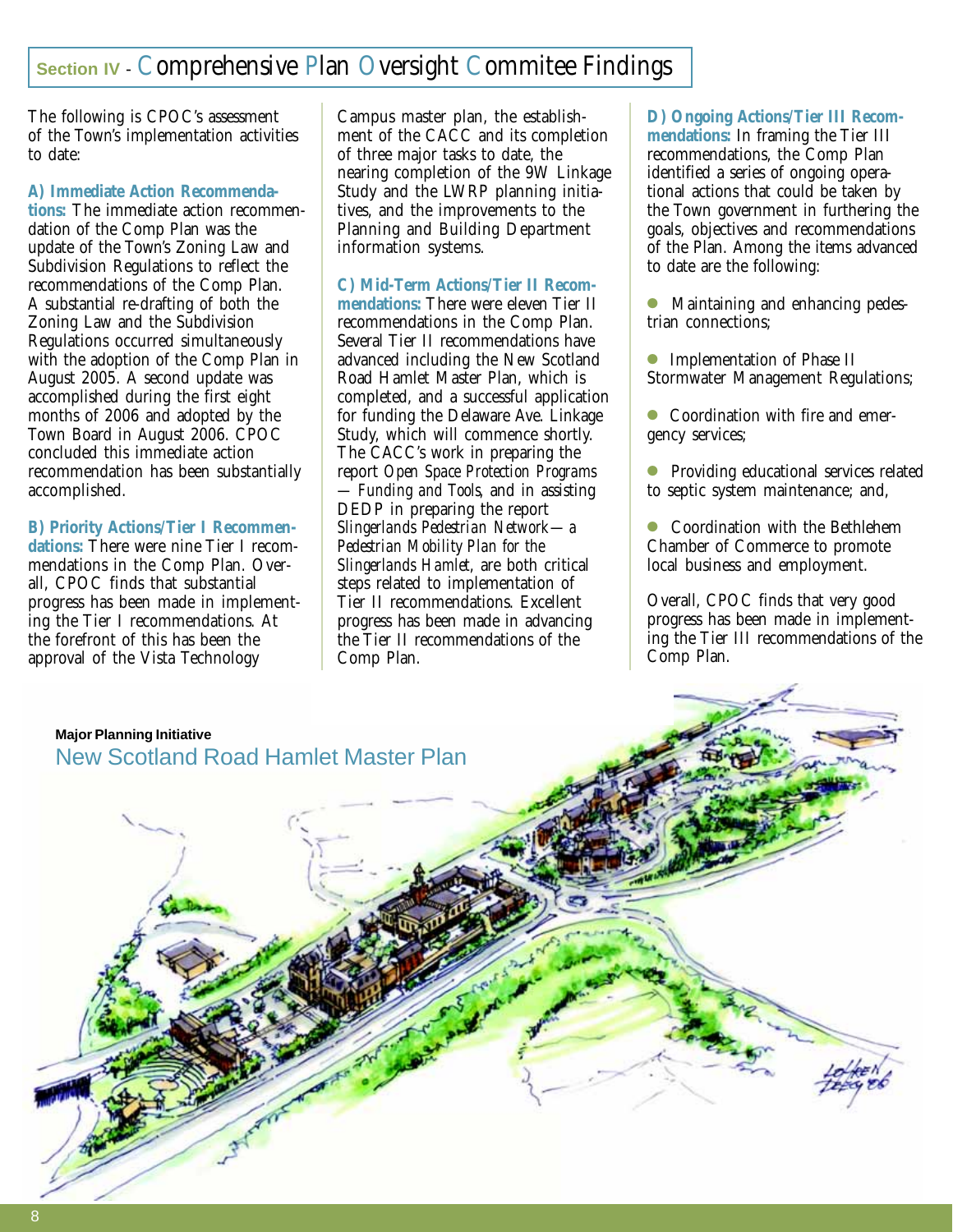

#### **Section V** - CPOC Recommendations

#### **A) Zoning Law and Subdivision Regulations**

1. Continue annual technical reviews commencing in autumn 2007.

2. Re-evaluate the conservation subdivision and incentive zoning regulations.

3. Consider amendments to the MEDD regulations based on the Town's initial experience with the Vista Tech Campus application.

4. Consider extension of design standards to additional districts, especially the hamlet district that will be the subject of the Delaware Ave. linkage study later this year.

5. Request formal input from the Town's Planning Board (PB) and Zoning Board of Appeals (ZBA) regarding their experience with the new land use controls.

6. Consider rezoning lands that are in proximity of the Selkirk By-Pass once the Town establishes the preferred route.

7. Review ZBA and PB procedures and approval documents for consistency with the Comp Plan.

8. Revise and adopt the "General Conditions Applying to Subdivisions" to ensure consistency with the Comp Plan.

9. Continue to refine design guidelines and utilize at an early stage in project review.

#### **B) Route 9W Linkage Study**

1. Complete the study and take official action to adopt and proceed with implementation of recommendations including the selection of the preferred alignment of the Selkirk By-Pass, access

#### **Major Planning Initiative** Route 9W Linkage Study



management guidelines, intersection improvements, and pedestrian/bike improvements.

2. Commence action to understand and mitigate any adverse impacts on residents and property owners resulting from the establishment of the preferred alignment of the Selkirk By-Pass.

3. Formulate strategies to implement and finance study recommendations including the Selkirk By-Pass and intersection improvements at Feura Bush Road and the intersection of 9W and Rt. 32.

#### **C) Local Waterfront Revitalization Program (LWRP)**

1. Complete the LWRP and take official action to adopt and proceed with implementation of recommendations.

2. Seek financing to implement recommendations of the LWRP including the park master plan for the Town owned land on Simmons Road, and shoreline improvements at Henry Hudson Park.

#### **D) Planning and Building Department Information Systems**

1. The Town has invested in a new automated system of managing projects through the land use approval process. The Town is strongly encouraged to fully utilize this module as an integral part of its commitment to improving the development review process as recommended in the Comp Plan.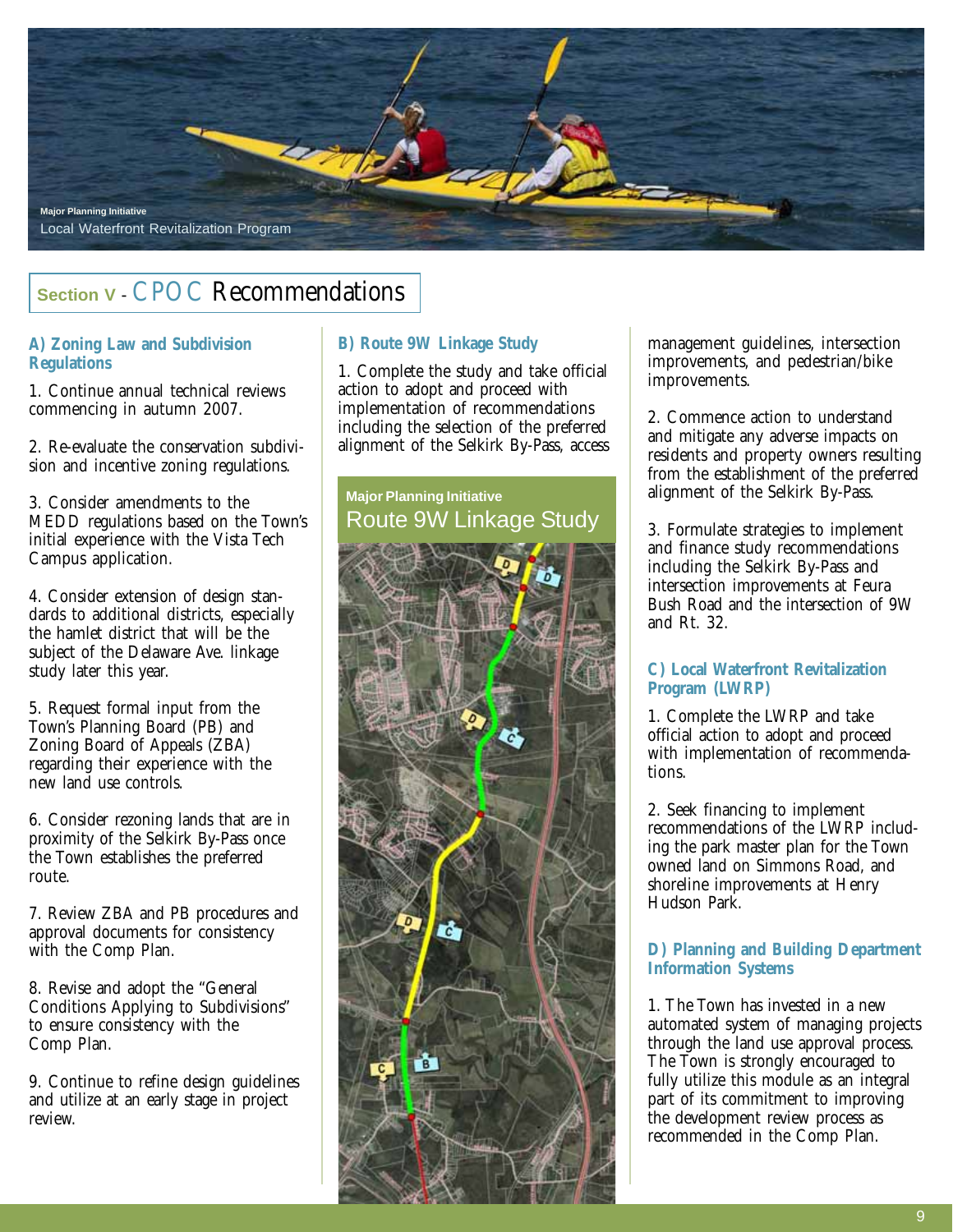#### **Section V** - CPOC Recommendations

#### **E) Vista Technology Campus and New Scotland Road Hamlet**

1. The Town should continue to assist in the implementation of the **Vista Tech Campus Master Plan** project by:

● Assisting the developer in the process of extending, financing and building public improvements for the project.

● Working with the developer and regional economic development and real estate interests to market the property.

2. The Town should continue to advance the **New Scotland Road Hamlet Master Plan Concept** by:

● Encouraging continued cooperation of the principal landowners in the hamlet in implementing the plan.

● Encouraging consolidation of the site to increase potential for hamlet-wide planning and coordination.

Encouraging the owners of 1251 New Scotland Road (former Blue Cross Blue Shield Building) to advance redevelopment of the property.

● Considering the development of an incentive program in conjunction with



#### **Major Planning Initiative** Slingerlands Pedestrian Mobility Plan

the Bethlehem IDA to assist in advancing the master plan concepts.

#### **F) Creation of Official Map**

1. The Town should consider establishing an Official Map, as recommended in the Comp Plan, as a means of preserving the key transportation corridors for the installation of public improvements.

2. In considering the adoption of an official map, the Town should also consider both short and long term potential impacts on property owners and consider ways to mitigate any negative impacts.

#### **G) Citizen's Advisory Committee on Conservation (CACC)**

1. CPOC recommends that the Town Board re-consider Resolution No. 28 of 2005, which defined the limits of authority vested in CACC by the Town Board. The Town Board can clarify and reaffirm the limits or revise them as deemed appropriate.

2. CPOC recommends that the CACC be given more flexibility to independently carry out the tasks assigned to it by the Town Board.

#### **H) Citizen's Guide to Land Use and Development Regulations**

1. The Town should continue to educate the community on its land use controls through public meetings and workshops, use of the Town's web site and publications, and through meetings with community organizations, citizens, and the development community.

2. As part of the recommended 2007 technical review, the Town should revisit the notion of a "Citizen's Guide" and recommend methods, perhaps including a glossary of key terms and other publications, to familiarize the public with Town land use controls in a non-technical manner.

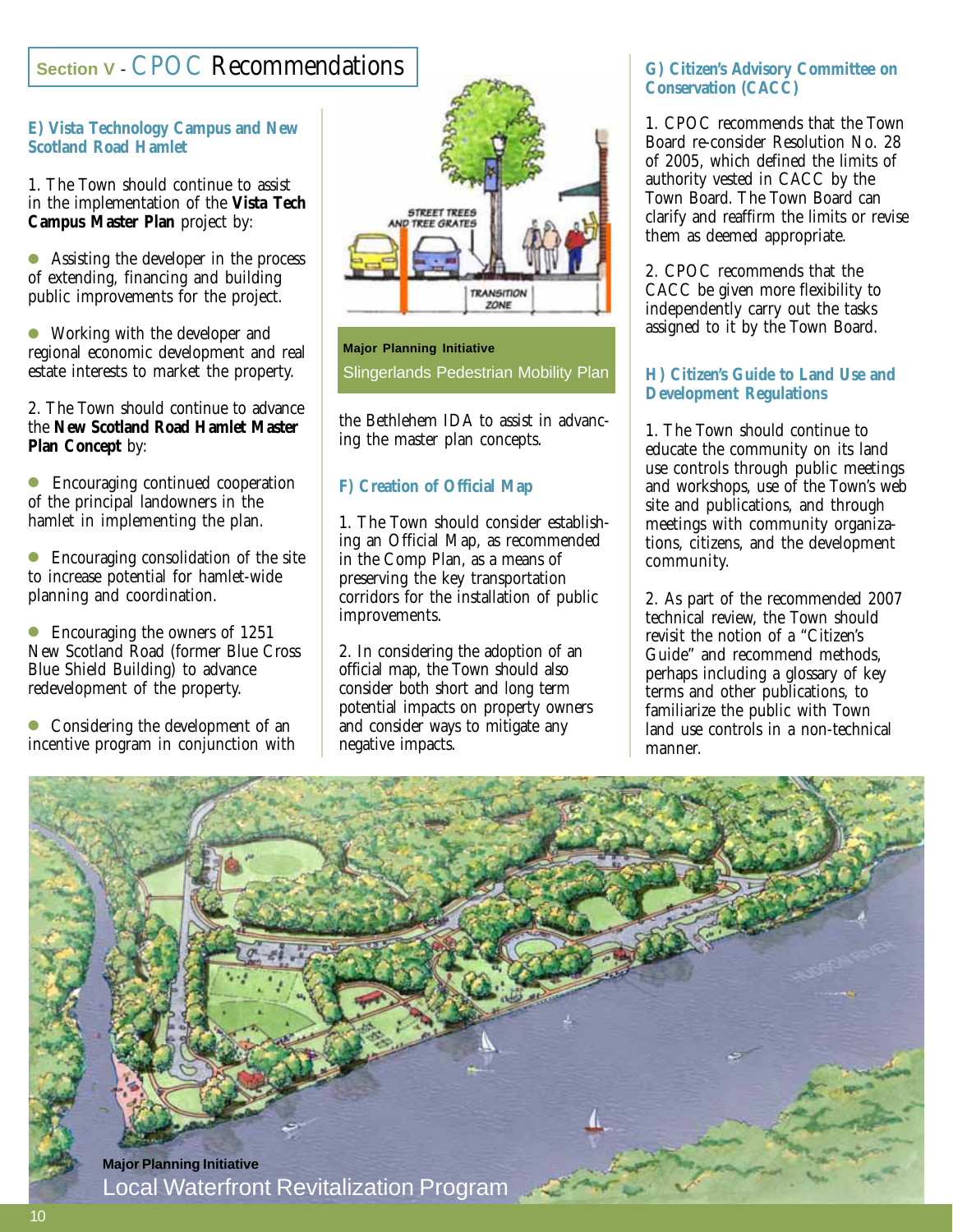#### **I) Comprehensive Plan Oversight Committee**

1. The CPOC believes that its formation and function are important to the continued implementation of the Comp Plan. It also recommends that it be charged with meeting on a semi-annual basis to monitor progress in implementing the Comp Plan.

2. The CPOC should also be charged with developing an annual progress report and by 2009, it should begin considering the need for a formal Comprehensive Plan update.

#### **J) Identification of Areas for Infill Development and Re-development Activities**

1. The Town should continue to identify and encourage new investment where infrastructure capacity and development, including buildings, already exist. With the impending completion of Slingerlands By-Pass Extension project and the development of the Vista Tech Campus, the former Blue Cross – Blue Shield building at the intersection of New Scotland and Maher Roads in Slingerlands is a leading candidate for adaptive re-use.

#### **K) Delaware Ave. Linkage Study**

1. With several major planning initiatives nearing completion, CPOC strongly encourages the Town Board to commence the Delaware Ave. Linkage Study as soon as possible.

2. CPOC also recommends that the Town consider further steps to expand the study's impact on areas to the east extending to the municipal boundary with Albany.

#### **L) Hamlet Master Planning**

1. The use of an intensive planning charrette (workshop) to develop the New Scotland Road Hamlet Master Plan Concept proved to be a very affordable and effective method of consensus building and idea generation.



CPOC recommends that the Town identify an additional hamlet district for a similar master planning effort during 2008.

#### **M) Creation of a Farm and Open Space Protection Program**

1. CPOC recommends that the Town Board take steps to initiate the open space planning process. A Town of Bethlehem open space plan should be uniquely suited to the desires, needs and values of the Bethlehem community. A key element of the plan should be a consensus definition of what the term "open space" means to Town of Bethlehem residents. The process should also carefully consider the Comp Plan's guidance as it relates to the involvement of willing landowners.

2. As part of the open space planning process, the Town should inventory and map all parkland set asides associated with approved development projects in Town. The Town should also formalize policy with regard to trail and open space corridor objectives, which can provide a guide to the Planning Board in reviewing new development projects.

#### **N) Maintain and Enhance Pedestrian Connections**

1. Continue to make pedestrian and bicycle improvements in strategically located areas including, among others, Maple Ave. (Selkirk), Elsmere Ave., Feura Bush Road, lower Kenwood Ave., Rt. 9W, Wemple Road, and Delaware Ave. (from Fisher Boulevard to the Bethlehem YMCA).

2. Consider development of a Townwide pedestrian/bicycle/bridle path master plan to guide decisions and prioritization of improvement projects. As an initial step, the Town should develop an inventory of existing sidewalks, multi-purpose paths and other similar facilities and digitize any record drawings for future mapping and planning needs.

#### **O) Coordinate with Fire and Emergency Service Providers**

1. CPOC strongly encourages continued investigation and implementation of productivity measures related to both Town and related municipal services including fire and emergency services. It remains very important that the Town's fire and emergency service providers consider efficient and effective ways to provide future services tied to the Town's planned patterns of growth.

#### **P) Development of Town-wide Recreation Master Plan**

1. Consider development of a town-wide recreation master plan. This Tier III recommendation of the Comp Plan would be timely given the Town's interest in advancing open space and pedestrian facility planning.

**CPOC Recommendation** Creation of a Farm and Open Space Protection Program